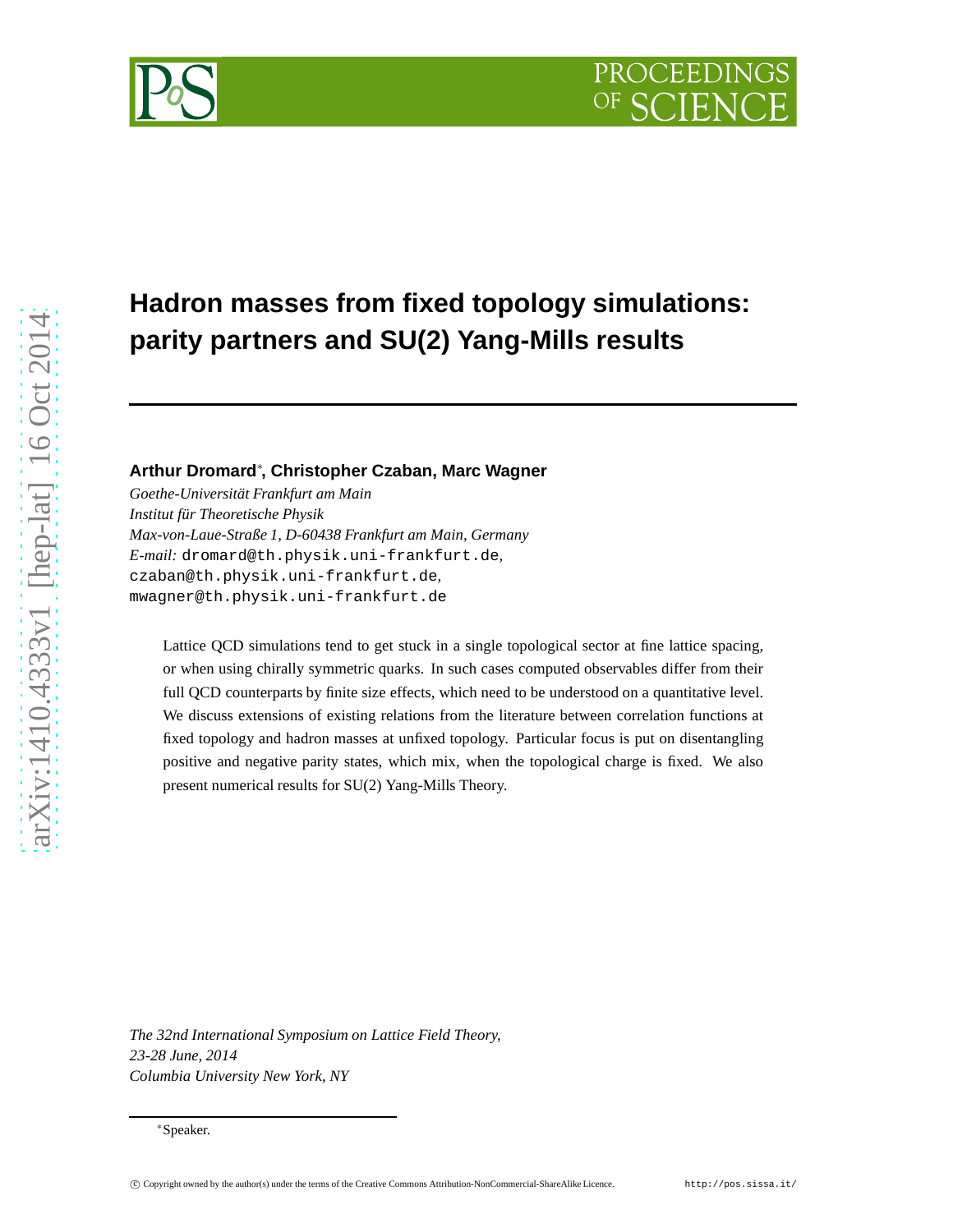## **1. Introduction**

Topology freezing or fixing are important issues in quantum field theory, in particular in QCD. For example Monte Carlo simulations with a local update algorithm tend to be stuck in a single topological sector at lattice spacings  $a \leq 0.05$  fm, which are nowadays still rather fine, but realistic [1]. Similarly, when simulating chirally symmetric overlap quarks, the corresponding algorithms are not able to generate transitions between different topological sectors (cf. e.g. [2]).

In view of these issues it is important to develop methods, which allow us to obtain physically meaningful results (i.e. results corresponding to unfixed topology) from fixed topology simulations. The starting point for our work are the seminal papers [3, 4]. The calculations from these papers have been extended in [5, 6] by including fixed topology correction terms up to  $\mathcal{O}(1/V^3)$ . Tests and applications of these equations to quantum mechanics, 2*d O*(3) model and the Schwinger model can be found in [7, 8, 9, 10, 5, 11, 6, 12]. Here we discuss parity mixing due to topology fixing and its consequences, when extracting hadron masses from fixed topology simulations. We also present results on SU(2) Yang-Mills theory.

#### **2. BCNW equation and extensions**

#### **2.1 BCNW equation and extraction of hadron masses from fixed topology simulations**

The partition function and the two-point correlation function of a hadron creation operator *O* at fixed topological charge *Q* and finite spacetime volume *V* are

$$
Z_{Q,V} = \int DA D \psi D \bar{\psi} \, \delta_{Q,Q[A]} e^{-S_E[A,\bar{\psi},\psi]}
$$
  
\n
$$
C_{Q,V}(t) = \frac{1}{Z_{Q,V}} \int DA D \psi D \bar{\psi} \, \delta_{Q,Q[A]} O^{\dagger}(t) O(0) e^{-S_E[A,\bar{\psi},\psi]}.
$$
\n(2.1)

For large *V* one can use a saddle point approximation and expand the correlation function [3],

$$
C_{Q,V}(t) = \alpha(0) \exp\bigg(-M_H(0)t - \frac{M_H^{(2)}(0)t}{2\chi_t V} \bigg(1 - \frac{Q^2}{\chi_t V}\bigg)\bigg) + \mathcal{O}\bigg(\frac{1}{\chi_t^2 V^2}\bigg),\tag{2.2}
$$

where  $\alpha(0) = \alpha(\theta = 0)$  is a constant,  $M_H(0) = M_H(\theta = 0)$  the physical hadron mass (i.e. at unfixed topology),  $\theta$  denotes the QCD vacuum angle and  $\chi_t$  the topological susceptibility. In the following we will refer to this equation as BCNW equation<sup>1</sup>. In order to be a valid approximation, certain conditions have to be fulfilled, e.g.  $1/\chi_t V \ll 1$ ,  $|Q|/\chi_t V \ll 1$  and  $|M_H^{(2)}|$  $H_H^{(2)}(0)t)/\chi_t V \ll 1$ . For a detailed discussion cf. [6], Section 4.

A straightforward method to determine physical hadron masses (i.e. at unfixed topology) from fixed topology simulations based on the BCNW equation has been proposed in [3]:

- 1. Perform simulations at fixed topology for different topological charges *Q* and spacetime volumes *V*, for which the BCNW equation is a good approximation, i.e. where the above mentioned conditions are fulfilled. Compute  $C_{Q,V}(t)$  for each simulation.
- 2. Determine the physical hadron mass  $M_H(0)$ ,  $M_H^{(2)}$  $H_H^{(2)}(0)$  and  $\chi_t$  by fitting the BCNW equation (2.2) to the numerical results for  $C_{Q,V}(t)$  obtained in step 1.

<sup>&</sup>lt;sup>1</sup>BCNW stands for R. Brower, S. Chandrasekharan, J. W. Negele and U.-J. Wiese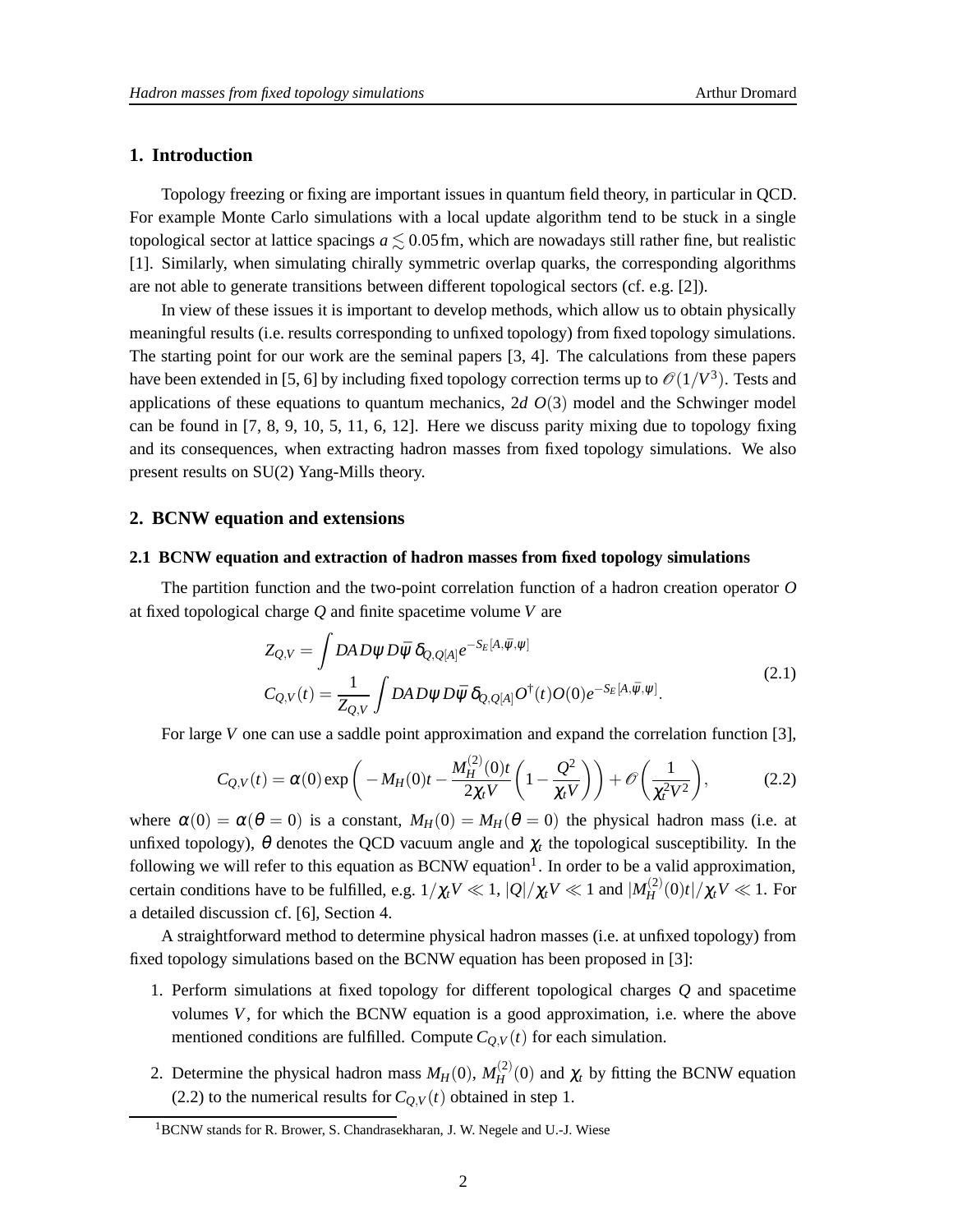#### **2.2 Higher orders in** 1/*V*

In the derivation of the BCNW equation (2.2) all fixed topology corrections proportional to  $1/V$  have been taken into account as well as some proportional to  $1/V<sup>2</sup>$ . In [5, 6] we have extended this expansion by including all terms of  $\mathcal{O}(1/V^2)$  and  $\mathcal{O}(1/V^3)$ . While there are only 4 parameters in the BCNW equation ( $\alpha(0)$ ,  $M_H(0)$ ,  $M_H^{(2)}$  $H_H^{(2)}(0)$  and  $\chi_t$ ), there are 8 and 11 parameters in the corresponding  $1/V^2$  and  $1/V^3$  versions, respectively. Such large numbers of unknown parameters might lead to unstable fits, when using methods to determine  $M_H(0)$  similar to that discussed in Subsection 2.1. As a compromise between using higher orders at the one hand and stable fits on the other hand we advocate to use the  $1/V^3$  version with the 4 parameters of the BCNW equation only (the remaining 7 parameters are set to zero):

$$
C_{Q,V}(t) = \frac{\alpha(0)}{\sqrt{1 + M_H^{(2)}(0)t/\chi_t V}} \exp\left(-M_H(0)t - \frac{1}{\chi_t V} \left(\frac{1}{1 + M_H^{(2)}(0)t/\chi_t V} - 1\right) \frac{1}{2} Q^2\right).
$$
 (2.3)

A comparison of  $M_H(0)$  determinations using this equation and the BCNW equation in quantum mechanics suggests that it is advantageous to use (2.3) (cf. [6] for details).

#### **2.3 Parity mixing**

Parity *P* is not a symmetry at  $\theta \neq 0$ . Therefore, states at  $\theta \neq 0$  cannot be classified according to parity and it is not possible to construct two-point correlation functions  $\mathcal{C}_{\theta,V}(t)$ , where only *P* = − or  $P = +$  states contribute. Similarly,  $C_{Q,V}(t)$  contains contributions of states both with  $P =$ and  $P = +$ , since it is the Fourier transform of  $\mathcal{C}_{\theta,V}(t)$ . Consequently, one has to determine the masses of  $P = -$  and  $P = +$  parity partners from the same two-point correlation functions. While usually there are little problems for the lighter state (in the case of mesons typically the  $P =$ ground state), its parity partner (the  $P = +$  ground state) has to be treated as an excitation. To precisely determine the mass of an excited state, a single correlator is in most cases not sufficient. For example to extract a first excitation it is common to study at least a  $2 \times 2$  correlation matrix formed by two hadron creation operators, which generate significant overlap to both the ground state and the first excitation.

We discuss the determination of  $P = -$  and  $P = +$  parity partners from fixed topology computations in a simple setup, a  $2 \times 2$  correlation matrix

$$
C_{Q,V}(t) = \begin{pmatrix} C_{Q,V}^{-}(t) & C_{Q,V}^{-}(t) \\ C_{Q,V}^{+-}(t) & C_{Q,V}^{++}(t) \end{pmatrix} , C_{Q,V}^{jk}(t) \equiv \frac{1}{Z_{Q,V}} \int DA D \psi D \bar{\psi} \, \delta_{Q,Q[A]} O_j^{\dagger}(t) O_k(0) e^{-S_E[A, \bar{\psi}, \psi]} \tag{2.4}
$$

with hadron creation operators  $O_-\$  and  $O_+$  generating at small  $\theta$  mainly  $P = -$  and  $P = +$  states, respectively. Without loss of generality we assume that the ground state at  $\theta = 0$  has  $P = -$ , denoted by  $H_$ , and the first excitation has  $P = +$ , denoted by  $H_+$ . Starting from the expression of a correlation function at fixed  $\theta$ , where we consider the two states  $H_-\$  and  $H_+$ ,

$$
\mathscr{C}_{\theta,V}^{jk}(t)\mathscr{Z}_{\theta,V} = \left(\alpha_-^{jk}(\theta,V_s)e^{-M_{H-}(\theta)t} + \alpha_+^{jk}(\theta,V_s)e^{-M_{H+}(\theta)t}\right)e^{-E_0(\theta,V_s)T}
$$
(2.5)

with the spatial volume  $V_s$  and the temporal extension  $T_s$ , one can derive the form of the four elements of the fixed topology correlation matrix by applying the same techniques used to derive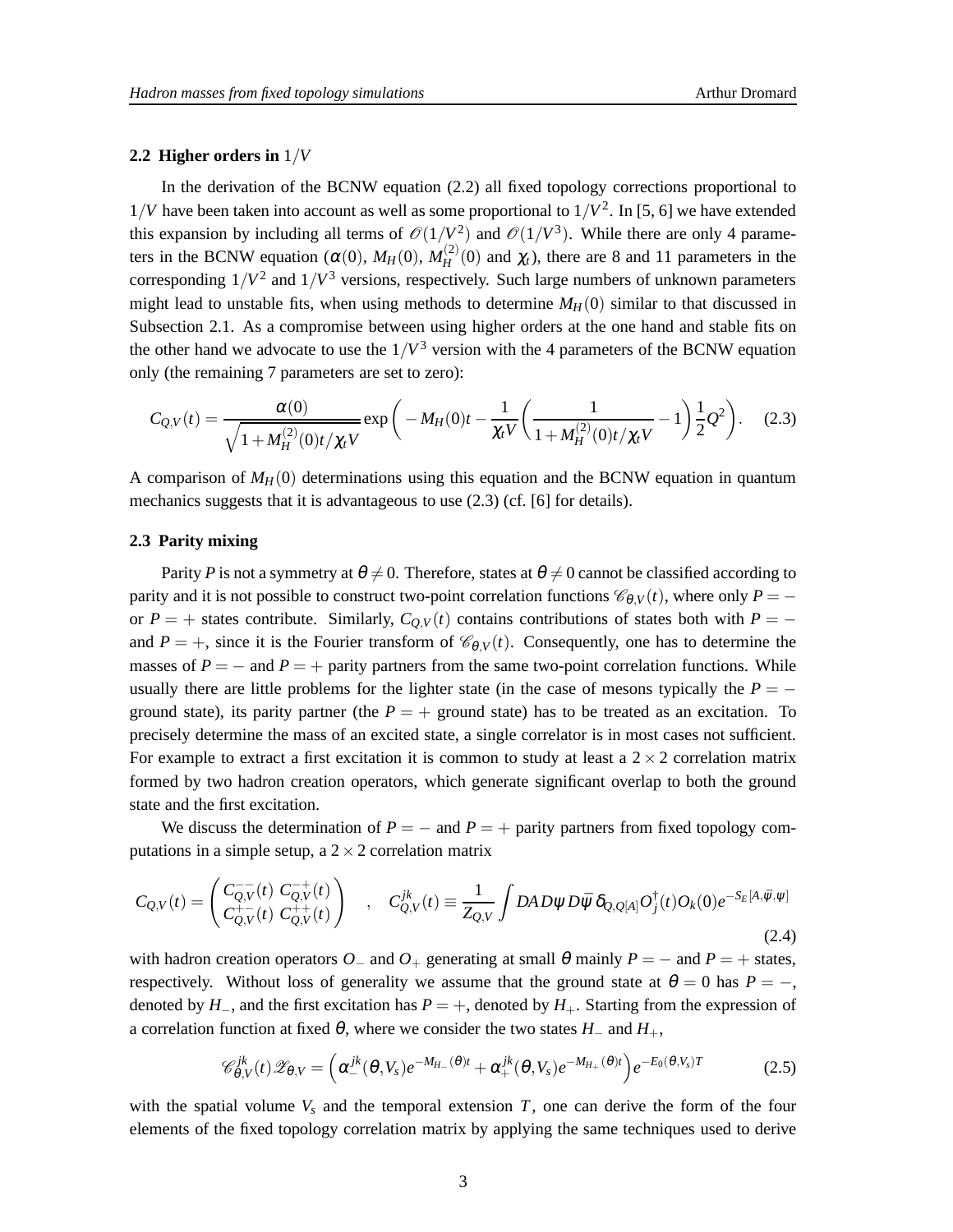the BCNW equation [6]. Neglecting terms of  $\mathcal{O}(1/V^2)$  the result is

$$
C_{Q,V}^{-}(t) = a_{11}e^{-M_{H_{-}}(0)t} \left(1 - \frac{M_{H_{-}}^{(2)}(0)t}{2\chi_{t}V}\right) + \frac{b_{22}}{\chi_{t}V}e^{-M_{H_{+}}(0)t}
$$
(2.6)

$$
C_{Q,V}^{-+}(t) = \frac{iQa_{12}}{\chi_t V} e^{-M_{H-}(0)t} + \frac{iQb_{12}}{\chi_t V} e^{-M_{H+}(0)t}
$$
\n(2.7)

$$
C_{Q,V}^{+-}(t) = \frac{iQa_{21}}{\chi_t V} e^{-M_{H-}(0)t} + \frac{iQb_{21}}{\chi_t V} e^{-M_{H+}(0)t}
$$
\n(2.8)

 $(2)$ 

$$
C_{Q,V}^{++}(t) = \frac{a_{22}}{\chi_t V} e^{-M_{H-}(0)t} + b_{22} e^{-M_{H+}(0)t} \left(1 - \frac{M_{H-}^{(2)}(0)t}{2\chi_t V}\right).
$$
 (2.9)

The difficulties due to parity mixing, when trying to determine  $M_{H_+}$ , are nicely illustrated by (2.9): the contamination of  $C_{Q,V}^{++}(t)$  by the  $P = -$  state is proportional by  $1/V$  (and, therefore, might be small), but the signal term is exponentially suppressed in *t*, proportional to  $e^{-(M_{H_+}(0)-M_{H_-}(0))t}$ ; consequently, at large *t* the  $P = -$  state will inevitably dominate. As mentioned above, a possible solution might be to determine  $M_{H_{-}}(0)$  and  $M_{H_{+}}(0)$  at the same time by fitting (2.6) to (2.9) to a  $2 \times 2$  correlation matrix.

Of course, when one is only interested in  $M_{H}$ , the situation is much simpler. In particular when  $M_{H_+} \ll M_{H_+}$ , the BCNW equation or its improved version (2.3) can be used in a straightforward way as discussed in Subsection 2.1. In the next section we will study Yang-Mills theory at fixed topology following this strategy.

#### **3. Computations in SU(2) Yang-Mills theory at fixed topology**

#### **3.1 Simulation setup**

In the continuum the SU(2) Yang-Mills Lagrangian is

$$
\mathcal{L}(A) = \frac{1}{4g^2} F^a_{\mu\nu} F^a_{\mu\nu}.
$$
 (3.1)

The corresponding lattice action we use is the standard plaquette action with  $\beta = 2.5$ , which amounts to a lattice spacing  $a \approx 0.073$  fm. We have generated gauge configurations for spacetime volumes  $\hat{V} = V/a^4 \in \{14^4, 15^4, 16^4, 18^4\}$ . For each volume the static quark-antiquark potential  $\mathcal{V}_{a\bar{a}}(r)$  for various quark-antiquark separations  $r = a, 2a, ..., 6a$  has been computed on 4000 gauge configurations. For each of these gauge configurations the topological charge has been computed using a cooling procedure explained in [13].

#### **3.2 The static potential**

To obtain the physical static potential from Wilson loop averages, separately computed in different topological sectors  $Q \in \{0, 1, ..., 7\}$  and volumes  $\hat{V} \in \{14^4, 15^4, 16^4, 18^4\}$ , denoted by  $\langle W_{Q,V}(r,t) \rangle$ , we proceed as sketched in Subsection 2.1 and discussed in detail in Section 5.3.4 of [6].

• We perform  $\chi^2$  minimizing fits of either the BCNW equation (2.2) or the corresponding improved version (2.3) with respect to their parameters  $\alpha(r)$ ,  $\mathcal{V}_{q\bar{q}}(r)$ ,  $\mathcal{V}_{q\bar{q}}''(r)$  ( $r = a, 2a, ..., 6a$ ) and  $\chi_t$  to the numerical results for  $\langle W_{Q,V}(r,t) \rangle$ .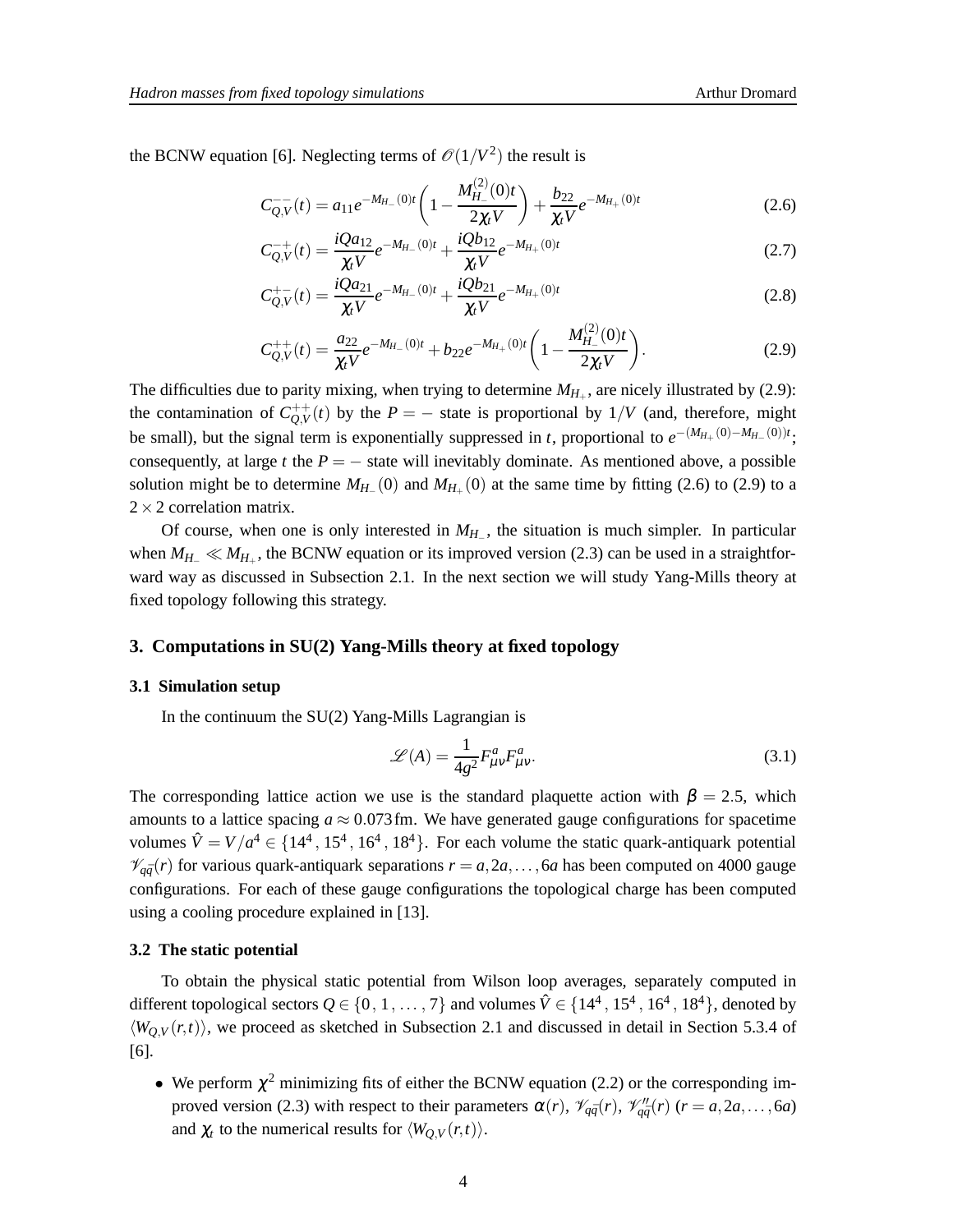- We either perform a single combined fit to all considered separations  $r = a, 2a, \ldots, 6a$  or six separate fits, one for each of the six separations. In the latter case one obtains also six different results for the topological susceptibility <sup>χ</sup>*<sup>t</sup>* .
- Since the validity of both the BCNW equation (2.2) and the corresponding improved version (2.3) requires certain conditions (cf. Subsection 2.1), we include only Wilson loops  $\langle W_{Q,V}(r,t) \rangle$  with  $1/\chi_t V, |Q|/\chi_t V < 1.0$  in the fits.

In Figure 1 we compare the static potential obtained from fixed topology Wilson loops (using (2.3) and a single combined fit) to the static potential computed without topology fixing (at  $\hat{V} = 18^4$ ). There is excellent agreement within statistical errors. Qualitatively identical results have been obtained for the BCNW equation, or when performing six separate fits to the six separations.



**Figure 1:** Comparison of static potential results obtained from fixed topology Wilson loops (using (2.3) and a single combined fit) and at unfixed topology (at  $\hat{V} = 18^4$ ). Since unfixed and fixed topology results are identical within statistical errors, they have slightly been shifted to the left and right, respectively, for better visibility.

For  $|Q| = 0, 1, \ldots 4$  the obtained values for  $\mathcal{V}_{q\bar{q},Q,V}(r=6a)$  are plotted in Figure 2. We observe a strong dependence of the static potential on the topological sector, which becomes increasingly prominent for smaller spacetime volumes. The fixed topology static potential is expected to behave as the exponent of the BCNW equation (2.2). The corresponding curves for  $Q = 0, 1, \ldots, 4$  with parameters  $\mathcal{V}_{q\bar{q}}(r=6a)$ ,  $\mathcal{V}_{q\bar{q}}''(r=6a)$  and  $\chi_t$  determined by the previously discussed fits (using (2.2) and a single combined fit) are also shown in Figure 2. One can clearly see that (2.2) nicely describes the numerical results for  $\mathcal{V}_{q\bar{q},Q,V}(r=6a)$ .

We conclude that one can obtain a correct and accurate physical static potential (corresponding to unfixed topology) from Wilson loops separately computed in different topological sectors.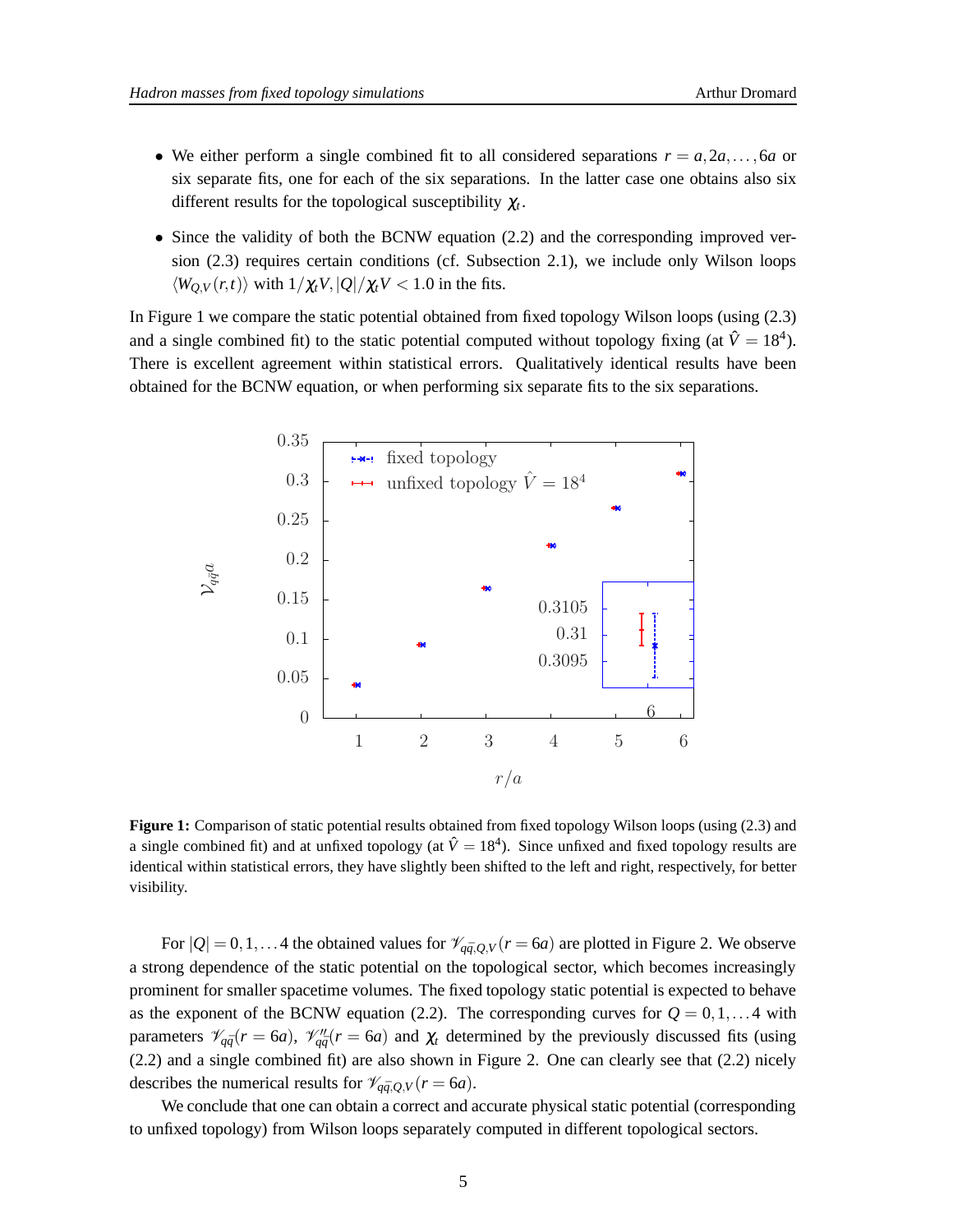

**Figure 2:** The fixed topology static potential  $\mathcal{V}_{q\bar{q},Q,V}(r=6a)$  for various  $Q=0,1,...4$  as a function of  $1/\hat{V}$ and the corresponding BCNW expansions.

#### **3.3 The topological susceptibility**

In Table 1 we present results for the topological susceptibility extracted from fixed topology Wilson loops  $\langle W_{Q,V}(r,t) \rangle$ . As explained in the previous section we have used either the BCNW equation (2.2) or the improved version (2.3) and either a single fit to all considered separations  $r = a, 2a, \ldots, 6a$  or six different fits, one for each of the six separations. In the latter case one obtains also six different results for the topological susceptibility <sup>χ</sup>*<sup>t</sup>* .

| method    | $r = a$  | $r=2a$   | $r = 3a$ | $r = 4a$ | $r = 5a$ | $r = 6a$ |
|-----------|----------|----------|----------|----------|----------|----------|
| (2.2)c    | 8.8(0.5) |          |          |          |          |          |
| $(2.2)$ s | 8.8(0.5) | 8.7(0.6) | 8.6(0.7) | 8.6(0.9) | 8.8(1.0) | 8.9(1.2) |
| (2.3)c    | 7.1(0.6) |          |          |          |          |          |
| $(2.3)$ s | 8.6(0.5) | 8.2(0.7) | 7.7(0.8) | 7.3(0.9) | 7.0(1.0) | 6.7(1.1) |

**Table 1:** Results for the topological susceptibility  $\chi_t a^4 \times 10^5$  from fixed topology computations of the static potential  $\mathcal{V}_{q\bar{q}}(r)$  for various separations. In the column "method" the equation number of the expansion is listed, "c" denotes a single combined fit for all separations and "s" denotes a separate fit for each separation. As reference value from an unfixed topology computation we use  $\chi_t a^4 \times 10^5 = (7.0 \pm 0.9)$  [13].

Not all of the extracted  $\chi_t a^4$  values perfectly agree with each other or with the result  $\chi_t a^4 =$  $7.0 \times 10^{-5}$  from [13], which we take as reference value. There seems to be a slight tension in form of  $\approx 2\sigma$  discrepancies, when performing fits with the BCNW equation (2.2). The improved version (2.3) gives slightly better results: the majority of the extracted values are less than  $1\sigma$ different from the unfixed topology reference value.

One might hope to further improve the results by imposing a stronger constraint, e.g. by using only Wilson loops  $\langle W_{Q,V}(r,t) \rangle$  with  $1/\chi_t V, |Q|/\chi_t V < 0.5$ . Indeed there is then consistency with